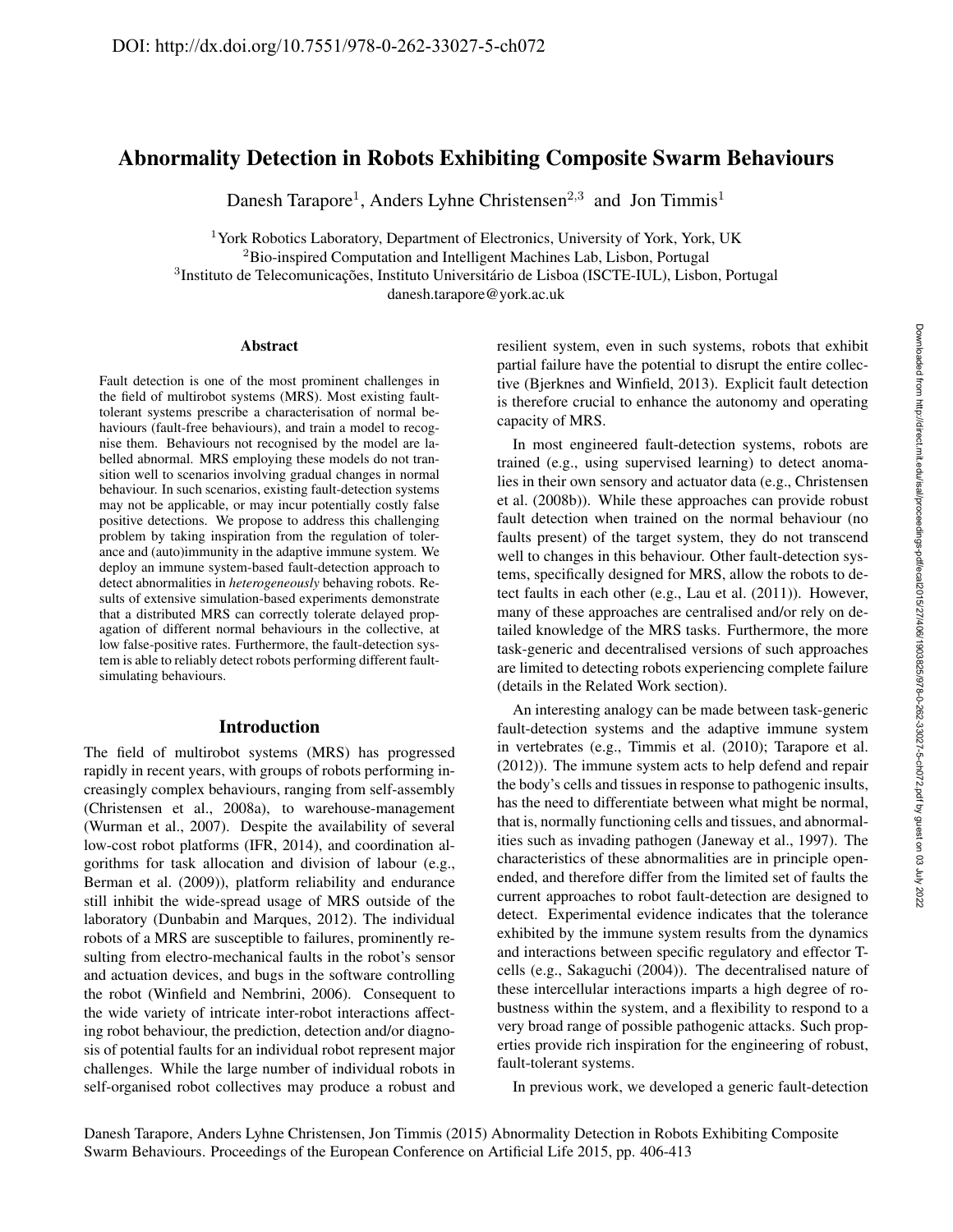approach, based on the adaptive immune system, for exogenous fault detection in large-scale MRS (Tarapore et al., 2015). An agent-based simulator was used to model scenarios where individual robots have to tolerate certain behaviours, while mounting an immune response against others. The salient feature of the developed fault-detection system was that the characterisation of behaviour (normal or faulty) were not prescribed apriori, but rather learned online based on their abundance in the MRS. Behaviours exhibited by many of the robots in the MRS were considered normal. By contrast, rare behaviours exhibited by a single or few robots were detected as abnormal behaviours that could be caused by a fault. The resultant fault-detection system was successfully utilised in MRS comprising of *homogeneously* behaving robots. However, in many MRS, the individual robots of the collective often exhibit distinct behaviours at any given time. For example, even in simple foraging scenarios, the different behaviours exhibited may include, searching for resources, signalling the presence of new resources, and returning them to the nest. The scenarios are often more complex, and include composite exploration and exploitation like behaviours. In such tasks, existing adaptive fault-detection systems may result in a large number of false-positive classifications of normal behaviours.

In this paper, we propose a solution to the above issue, specifically: extending our generic exogenous faultdetection system to operate successfully on *heterogeneously* behaving robots of an MRS. In our extended model, a history of past behaviour observations is taken into account in order to classify robot behaviour, not only as normal/abnormal, but also as *suspicious*. Using a history of past T-cell populations embodied on the robot, observed behaviours misclassified as abnormal in our original model are now simply treated as suspicious, if the behaviour was considered normal in the past. We demonstrate the capacity of the system to tolerate normal behaviours, despite temporal variations – ranging from an almost simultaneous to slow changes in the behaviour across the MRS. Furthermore, our extended faultdetection system continues to reliably detect abnormally behaving robots.

The rest of the paper is organised as follows: in the following section, we describe the different approaches to fault detection in autonomous robots, followed by our faultdetection system based on the adaptive immune system. We then present extensions to our fault-detection system for heterogeneously behaving robots. We go on to report the results of our experiments in different scenarios, and under varying behaviour transition rates. Finally, we discuss our approach to fault detection and highlight the conclusions of this study.

### Related work

The engineering of fault-detection systems for robots is a well-studied problem, and can be broadly classified into *endogenous* and *exogenous* approaches. The endogenous fault detection approaches have robots proprioceptively detecting faults in their individual behaviour (e.g., Christensen et al. (2008b); Skoundrianos and Tzafestas (2004)). The models assume that hardware faults affect the flow of sensory information, and actuation of the robot. Consequently, statistical learning algorithms (e.g., artificial neural networks) are trained to detect anomalies based on the input-output relationship of focal components on the robot. These approaches have been successfully used to detect faults in components such as, wheels (Skoundrianos and Tzafestas, 2004), and tracks with wheels (Christensen et al., 2008b) of a mobile robot. Most endogenous fault-detection models are built on the assumption that the normal operating behaviour of the robot is known, and can be characterised predeployment. Consequently, the models are trained to recognise prescribed normal behaviour, and behaviours not recognised by the model are labelled abnormal. However, while such approaches have resulted in reliable fault detection in specific scenarios, they may not easily transition to different and varying characterisations of normality in MRS (e.g., online adaptation of existing behaviours or even learning of new behaviours). In summary, endogenous fault-detection systems are finely tuned to the particular behaviour of the target system, under a specific set of task parameters.

Exogenous fault detection systems leverage the multitude of robots constituting a MRS, to provide individual robots the capability to detect faults in one another (e.g., Parker (1998); Christensen et al. (2009); Millard et al. (2014); Lau et al. (2011)). Such an approach is particularly advantageous to detect faults that are difficult to detect endogenously by the robot (e.g., mechanical failures consequent to an unstable connection to a power source), or that disable the robots communication and capability to alert other robots or a human operator. However, while exogenous approaches do provide some interesting results of robust fault detection and tolerance (e.g., see ALLIANCE software architecture Parker (1998)), successful fault detection require prior knowledge of the various tasks to be performed, and their corresponding measures of performance. Furthermore, many of these fault-detection approaches (e.g., Gerkey and Matarić (2002); Parker (1998)) are designed for MRS consisting of a limited number of tightly coupled, and relatively complex robots.

## Adaptive immune system based fault-detection

Our previously developed fault-detection system for homogeneously behaving robots is based on the *crossregulation model* (CRM) (Leon et al., 2000), a mathematical model that captures the robust maintenance of immunological tolerance by allowing the system to discriminate between antigens based solely on their density and persistence in the environment. According to Leon et al. (2000), the immune system is able to tolerate body antigens (the molecular components of body tissues) that are characteristically persistent and abundant, and to mount an immune response to foreign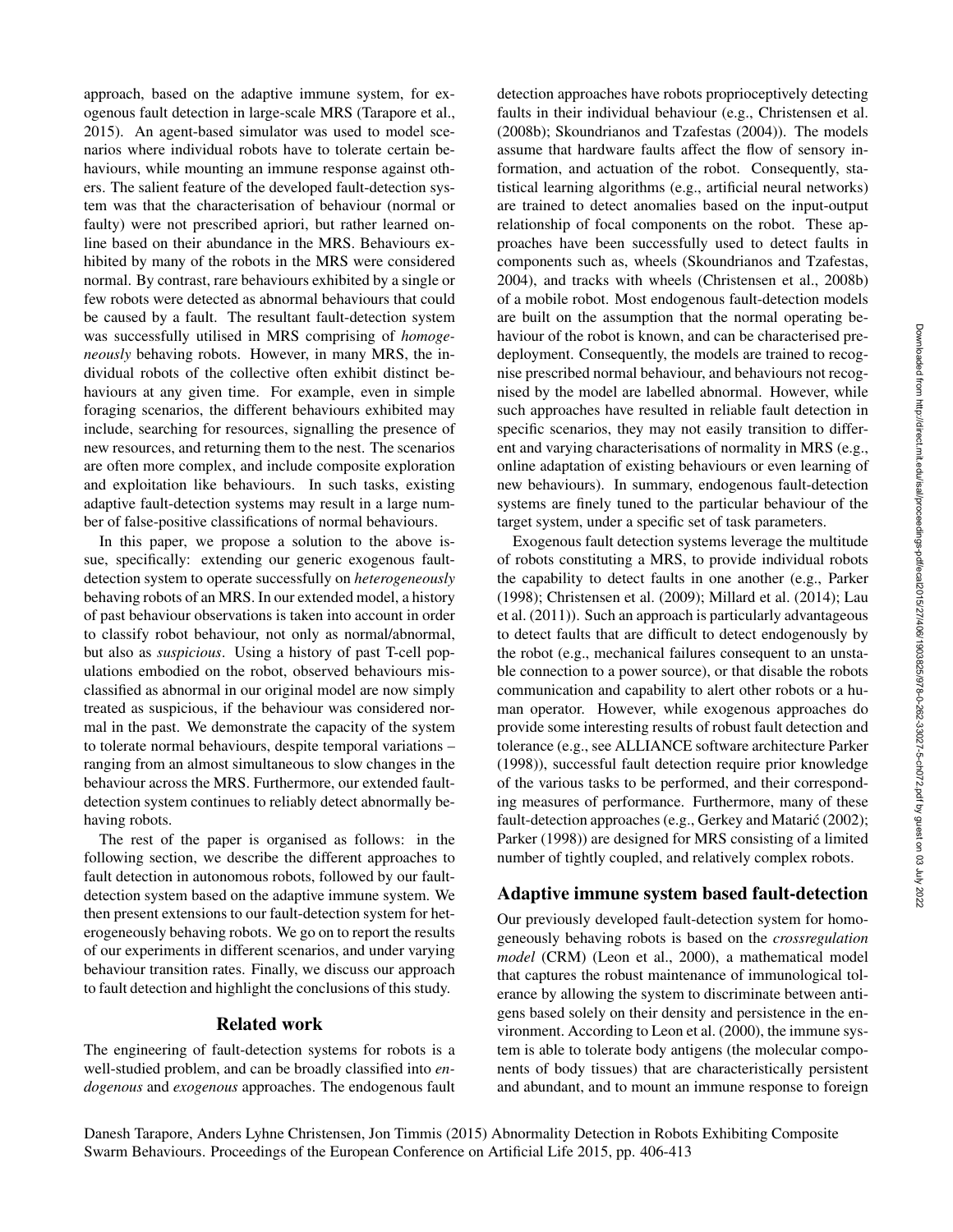pathogens, that are characterised as being neither persistent nor abundant.

The CRM describes the population dynamics of cells of the adaptive immune system, consisting of three mutually interacting cell types: (a) Antigen presenting cells (APCs) that present the antigen on their surface. Individual APCs have a fixed number of binding sites on which effector and regulatory cells can form conjugates; (b) effector cells  $T_E$ that can potentially mount immune responses which, depending on receptor specificity, may be directed to foreign pathogens or to body-antigens; and (c) regulatory cells  $T_R$ that suppress proliferation of  $T_E$  cells with similar specificities. Furthermore, APCs are classified into different subpopulations of equivalent APCs, with each APC in a subpopulation presenting the same antigen on its surface. Similarly, effector and regulatory cells are also classified into different clones according to their specificity.

A mathematical formulation comprising ordinary differential equations, of the dynamics of interactions between effector cells and regulatory cells, with APCs, is detailed in Tarapore et al. (2015). In the next subsection, we provide an overview of these interactions, introduce the important parameters, and highlight the interesting properties of the CRM (detailed description of model at Carneiro et al. (2007)). We then describe the implementation of the CRM in the MRS, and the resultant fault detection achieved by the model.

### Functioning of the CRM

The CRM provides a differential equation governing each of the clonal types (i) of effector  $(E_i)$ , and regulatory  $(R_i)$ T-cells. The sub-populations of each of these clonal types is subject to the following: (a) growth by proliferation (division of parent cells to two daughter cells) of their individual activated cells; and (b) shrinkage consequent to death of Tcells.

The density of proliferating T-cells of each clonal type i, is dependent on their interactions with APCs of each subpopulations  $j$ . Consider the interactions between the  $i$ -th Tcell clone and the j-th APC population. The resulting conjugates  $C_{ij}$  are subject to the following: (a) Formation of new conjugates by the free T-cells of clone  $i$  with available binding sites on APCs of sub-population  $j$ . This conjugation rate is also controlled by the affinity between the T-cells clone  $i$  and APCs sub-population  $j$ ; and (b) Dissociation of existing conjugated T-cells from APCs. The density of activated effector and regulatory cells is computed from the quasi-steady state densities of the conjugates. The conjugated effector cells proliferate in the absence of regulatory cells on the same APC. In contrast, conjugated regulatory cells can only proliferate if at least one effector cell is simultaneously conjugated to the same APC.

Table 1: Parameters of the CRM implementation.

| Param.           | <b>Description</b>                                                                             | <b>Value</b>         |
|------------------|------------------------------------------------------------------------------------------------|----------------------|
| L                | Length of binary feature vector                                                                | 6 bits               |
| $\overline{M}$   | Maximum number of different feature vec-<br>tors                                               | $2^l$                |
| N                | Maximum number of T-cell clones                                                                | $2^l$                |
| $\overline{c}$   | Cross-reactivity between T-cells and APCs                                                      | 0.15                 |
| $I_E$            | Density of new effector cells introduced at<br>each simulation time-step                       | $10$ a.u.            |
| $I_R$            | Density of new regulatory cells introduced<br>at each simulation time-step                     | $10$ a.u.            |
| $\boldsymbol{k}$ | Feature vectors to APCs scaling factor                                                         | 0.002                |
| $\boldsymbol{S}$ | Length of time CRM instance is numeri-<br>cally integrated, in a single robot control<br>cycle | $5 \times 10^7$ a.u. |
| d                | Proportion of T-cells diffused to neigh-<br>bouring robots                                     | 0.5                  |
| $s_i$            | Suspicion value associated with feature<br>vector $FV_i$                                       |                      |
| $\Delta_s$       | Increment to suspicion value for newly ob-<br>served feature vector                            | 0.95                 |
| $\gamma$         | Threshold below which feature-vector is<br>interpreted as suspicious and not abnormal          | 0.95                 |

# Execution of the CRM on a robot

Our original CRM-based model implemented on a distributed embodied MRS, in simulation, affords the system the capacity to detect abnormally behaving robots, whilst maintaining a tolerance towards normal robot behaviour (see Tarapore et al. (2015)). Within the CRM framework, behaviours exhibited by an abundant proportion of the robots (normal behaviour) are interpreted as body antigens (so normal). By contrast, faulty or abnormal behaviours are considered foreign antigens (abnormal). Each robot executes an independent instance of the CRM.

The CRM-based fault-detection model was tested for four normal swarm behaviours (aggregation, flocking, dispersion, and homing) and four fault-simulating behaviours. The fault-simulating behaviours performed by one of the 20 robots (selected at random) was, (a) move continually in a straightly line (STRLN); (b) perform a random walk, with a 0.01 probability of changing to a new random direction each simulation time-step (RNDWK); (c) circle with diameter 1 unit around a fixed point (CIRCLE); or (d) stop completely (STOP). These additional behaviors were introduced to mimic: (a) software bugs and sensor faults in the robot controller (STRLN and RNDWK); (b) motor malfunctions (CIRCLE); and (c) a broken or dead battery (STOP).

In both the original, and extended CRM-based models, a robot computes a 6 bit binary feature vector (concatenation of 6 simple Boolean features) encoding its behaviour (Table 2), at the start of each control cycle. The robot then senses the feature vectors of its 10 nearest neighbours (tested with up to 100 simulated robots in MRS, see Tarapore et al. (2015)), and counts the number of robots assigned to each of the  $2^6$  feature vectors  $(FV_j, j \in \{1...2^6\})$ . In an individ-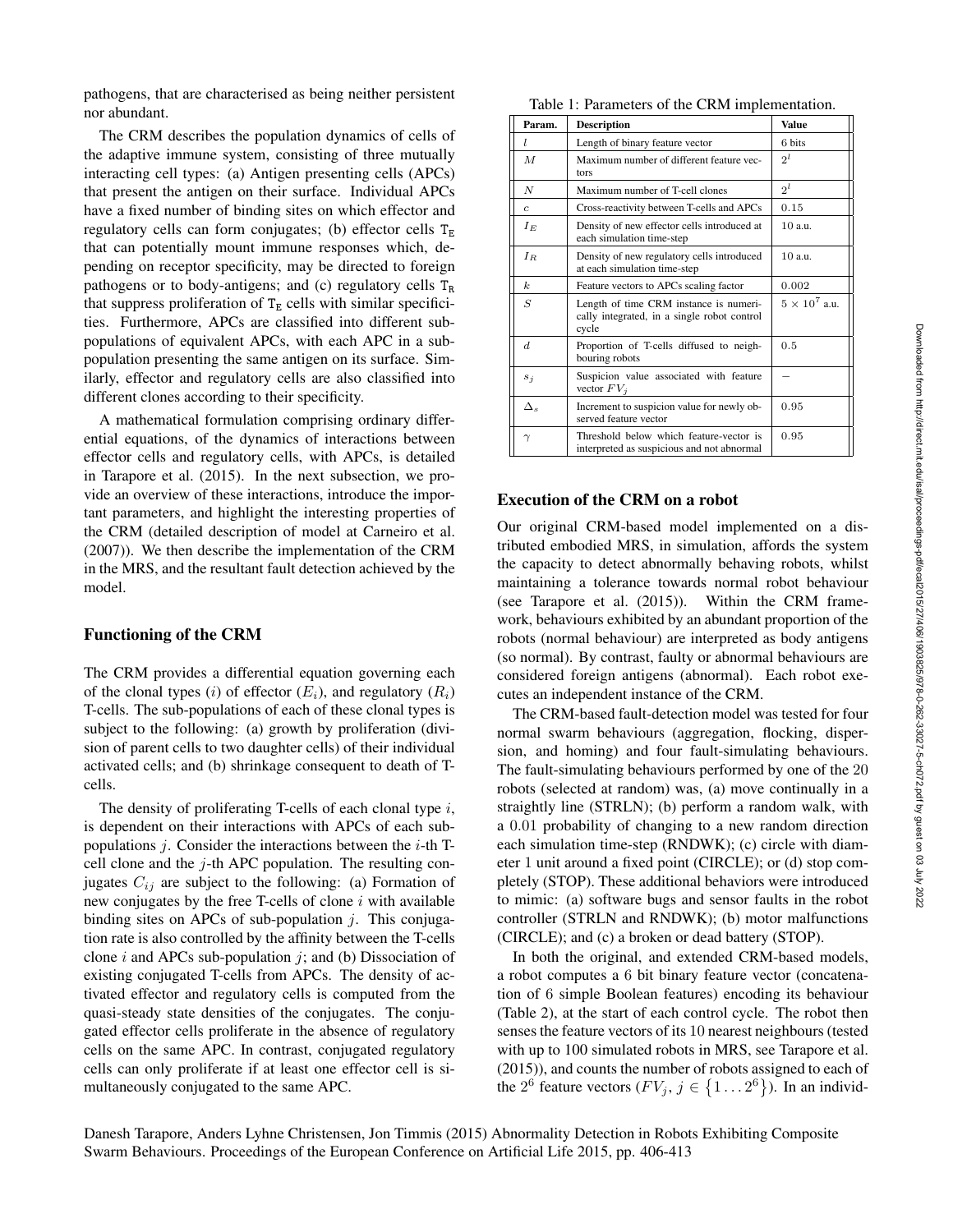Table 2: Boolean features encoding robot behaviour (parameters in Table 3).

| <b>Notation</b> | Value at time $\tau^*$                                                                              |
|-----------------|-----------------------------------------------------------------------------------------------------|
| $F_1(\tau)$     | $\frac{\sum_{t=\tau}^{\tau-W}U[n_i(t)]}{\sum_{t=\tau}^{\tau-W}U[n_i(t)]}>0.5$                       |
| $F_2(\tau)$     | $\frac{\sum_{t=\tau}^{\tau-W}U[n_o(t)]}{\sum_{t=\tau}^{\tau-W}U[n_o(t)]}>0.5$                       |
| $F_3(\tau)$     | $p(\tau) > 0.05W \vec{v}_{\text{max}} $                                                             |
| $F_4(\tau)$     | $ \vec{v}(\tau)  > 0.05  \vec{v}_{\text{max}} $                                                     |
| $F_5(\tau)$     | $\sum_{t=\tau}^{\tau-W} U[n_i(\tau)+n_o(\tau)] \wedge U[\omega'(\tau)-0.03\omega'_{\max}] > 0$      |
| $F_6(\tau)$     | $\sum_{t=\tau}^{\tau-W} \neg U[n_i(\tau)+n_o(\tau)] \wedge U[\omega'(\tau)-0.03\omega'_{\max}] > 0$ |

\*The Boolean feature is set if the condition is satisfied, else 0. Function  $U[x]$  is 1 if  $x > 0$ , and 0 otherwise.

ual robot's internal CRM instance, APCs are then generated corresponding to each of the feature vectors perceived. Each APC presents an individual feature vector to the T-cells. The number of each type of the APCs generated  $A_j = kF V_j$ , for  $j \in \{1, \ldots, M\}$ , where k is a scaling constant, and M is the number of different feature vectors perceived by the robot. The T-cell clones  $(T_1, T_2, \ldots, T_N)$ , each have a different receptor encoded as a binary string, which determines their affinity to the APC population. The affinity between T-cell clonal *i* and APC population *j* is denoted by  $\theta_{ij}$ :

$$
\theta_{ij} = \exp\left(-\frac{H[i,j]}{cl}\right) \tag{1}
$$

where  $H$  is the Hamming distance between the receptor of  $T_i$  and the feature vector presented by  $A_j$ , l is the length of the presented feature vector, and  $c$  is the cross-reactivity between T-cells and APCs.

At the start of the simulation, the number of effector and regulator cells on each robot is initialised to  $I_E$  and  $I_R$ , respectively. Following this, Algorithm 1 (parameters in Table 1) is performed by every robot in each control cycle, allowing the robots to execute their internal CRM. The robots begin by sensing their neighbours, and then compute the distribution of feature vectors. The CRM is then numerically integrated for time S, allowing the system to respond to the different APCs. After computing the number of effector and regulatory cells at time S, the cells diffuse among robots. In this communication phase, each robot selects at random (linear distribution weighted on total T-cell density in the CRM instance) another robot, from one of its 10 nearest neighbours. Following the selection, each robot sends and receives d of its effector and regulatory cells. Finally, the robot decides the nature of each feature vector  $FV_i$  sensed by first computing the following quantities:

$$
E = \sum_{i=1}^{N} \theta_{ij} E_i \qquad R = \sum_{i=1}^{N} \theta_{ij} R_i \qquad (2)
$$

and tolerating the feature vector if  $R > E$ . By contrast, if  $E > R$ , the feature vector is classified as faulty by the robot.



Figure 1: Example of a robot (left) unable to join an aggregate (right) due to faulty sensors. This robot is detected as behaving abnormally (coloured red) by its neighbours, whereas the rest of the swarm is behaving normally and tolerated (coloured green).

The CRM deployed in the MRS is passive and does not alter the behaviour of the robots. Rather, the individual robots merely report the outcome of the classification for the different behaviors observed in their vicinity, at each simulation time step. At the end of each time step, a robot's behaviour is considered normal, if a simple majority of the robot's 10 nearest neighbours tolerate it. Similarly, the behaviour is treated abnormal, if a simple majority of these neighbours interpret it as faulty.

# Extending fault-detection to heterogeneously behaving robots

The CRM-based abnormality detection system classifies behaviours solely based on their abundance in the MRS. Behaviours exhibited by many, or the majority of the robots of the MRS are considered as normal. By contrast, rare behaviours exhibited by one of few robots are considered as abnormal, and assumed to be resulting from a fault on the robot. While such an approach is capable of robustly tolerating normal behaviours, and reliably detecting faults in homogeneously behaving robots, it is not designed to detect faults in robots executing complex (or composite) behaviours, or in which behaviour transitions propagate gradually across the MRS. In such scenarios, normal behaviour exhibited by a minority of robots of the MRS trigger false positive incidents.

In order to extend our CRM-based model to scenarios in which robots independently perform different behaviours at different times, behaviour classification must be based on observations made over a period of time. In accounting for past observations, we may ask if a behaviour detected as abnormal in the current time step, has always been abnormal? Considering the behaviour was also abnormal in the previous contexts that it was observed (context is the behaviours of the rest of the MRS), than it may indeed be abnormal. However, if the behaviour was treated as normal in the past, or if a new behaviour has just emerged in the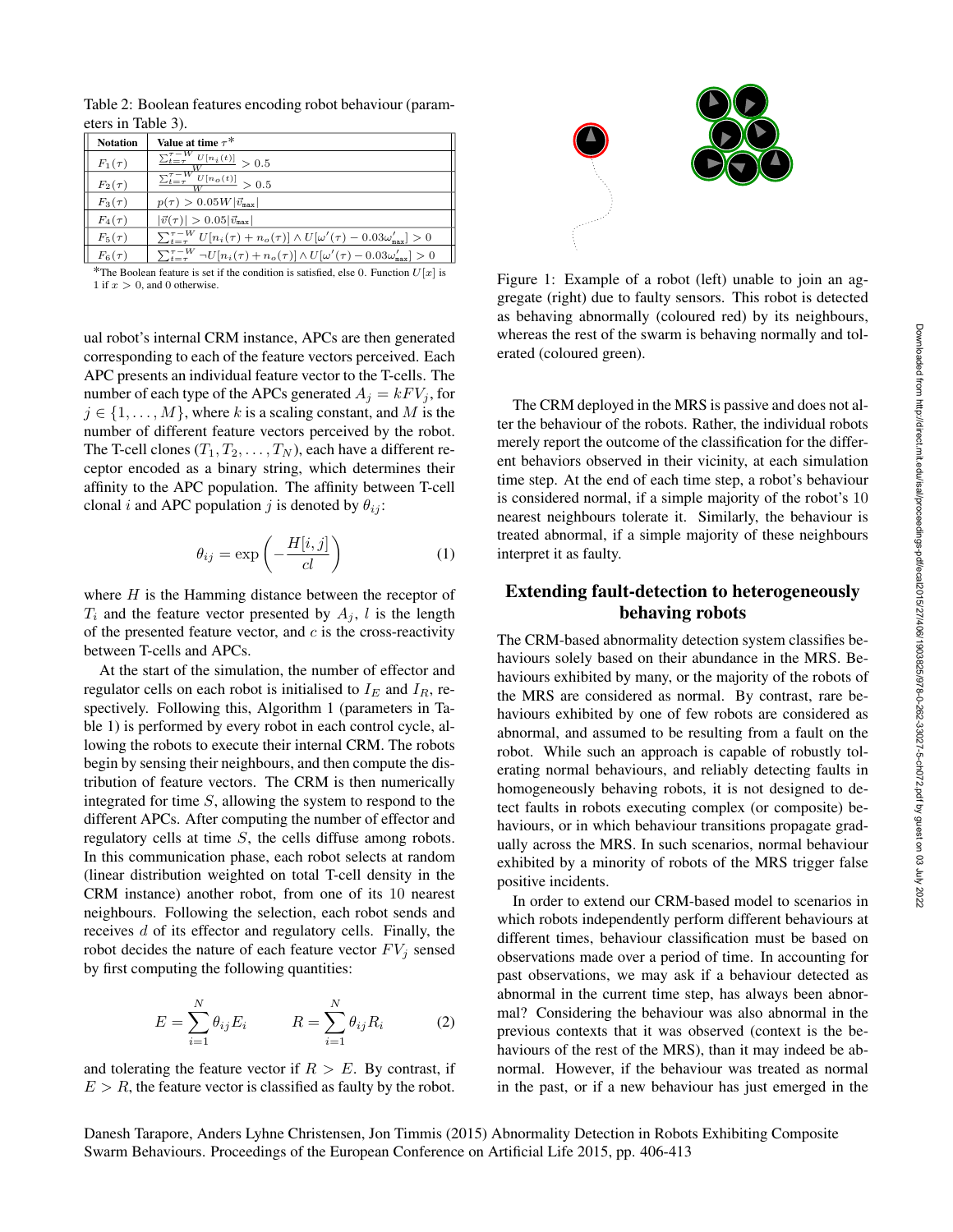MRS and was therefore not encountered in the past, we may not want to classify it as abnormal (and take appropriate action), but merely treat such behaviour as *suspicious*. This suspicion associated with an observed behaviour quantifies the proportion of past contexts, with respect to which the presently observed behaviour would have been considered as abnormal.

### Algorithm 1 A robot's control loop (simulation of a CRM instance).

- 1: Compute distribution of feature vectors  $(FV_i)$  of neighbouring robots
- 2: Assign feature vectors to APCs i.e.,  $\forall j$ ,  $A_j = kF V_j$
- 3:  $\forall j \in \{1, 2...M\}$ , if  $A_j > 0$ , increment  $E_j$  and  $R_j$  by  $I_E$ and  $I_R$ , respectively
- 4: while  $time \leq S$  do<br>5:  $\forall i \in \{1, 2, \ldots N\}$
- $\forall i \in \{1, 2 \dots N\}$  and  $T_i > 0$ , and  $\forall j \in \{1, 2 \dots M\}$ where  $A_j > 0$ , compute the number of conjugated cells  $C_{ij}$ in quasi-steady state.
- 6: Using the number of conjugated cells, compute the updated number of effector and regulatory cells with the Euler-Heun adaptive step method (Butcher, 2003).
- 7: Increment time
- 8: end while
- 9: Randomly select one of the robots in the communication range following a linear distribution and weighted by the total number of cells on the respective neighbouring robots
- 10: Exchange cells with robot
- 11: For each feature vector, compute the sum of effector and regulatory cells, weighted by their affinity.
- 12: Tolerate the feature vector if total regulatory cells exceeds effectors, else interpret it as faulty.

The suspicion is computed by the robot, when its instance of the CRM classifies an observed behaviour as abnormal. Algorithm 2 details the procedure to compute the suspicion  $(s_j)$  associated with a feature vector  $FV_j$ , already classified as abnormal. It involves an increment to the suspicion value for every simulation time-step  $t$  over the recorded history  $D$ , when  $FV_j$  would have been considered abnormal (parameters in Table 1).

$$
E^{t} = \sum_{i=1}^{N} \theta_{ij} E_{i}^{t} \qquad R^{t} = \sum_{i=1}^{N} \theta_{ij} R_{i}^{t} \tag{3}
$$

where  $E_i^t$  and  $R_i^t$  are the recorded density of effector and regulatory cells at simulation time-step t.

When  $E^t > R^t$ , the  $FV_j$  is considered abnormal with respect to the context at simulation time-step  $t$ , and the suspicion  $s_j$  associated with  $FV_j$  is incremented by 1.

The appearance of a new behaviour, i.e., a behaviour not observed by the robot at time-step  $t$ , also results in an increment to  $s_j$ , but by a smaller value of  $\Delta_s$  ( $\Delta_s$  < 1).

Finally, the feature vector  $FV_i$  is considered as *abnormal* if its normalised suspicion value  $(s_i/D)$  exceeds a threshold  $\gamma$ . Otherwise,  $FV_i$  is merely considered as *suspicious*.

Latency in fault detection: The minimisation of the time required to detect a behaviour as abnormal since it began

## Algorithm 2 Subroutine to determine suspicion, called when feature vector  $FV_j$  is interpreted as abnormal.

- 1: {Initialise suspicion value associated to  $FV_i$ }
- 2:  $s_i \leftarrow 0$
- 3: {Iterate over past D time-steps}
- 4: for  $t = current$  to current D do<br>5: {If  $FV_i$  was not observed at time t.
- $\{$ If  $FV_i$  was not observed at time t, increment  $s_i$  by a lower value}
- 6: if  $FV_j$  not observed at time t then<br>7:  $s_i \leftarrow s_i + \Delta_s$
- 7:  $s_j \leftarrow s_j + \Delta_s$ <br>8: **else**
- else
- 9: {Analyse  $FV_j$  with T-cell population of time  $t$ }<br>10:  $E(t) \leftarrow \sum_{i=1}^{N} \theta_{ij} E_i(t)$
- 10:  $E(t) \leftarrow \sum_{i=1}^{N} \theta_{ij} E_i(t)$
- 11:  $R(t) \leftarrow \sum_{i=1}^{N} \theta_{ij} R_i(t)$
- 12:  $\{If FV_j \text{ would have been interpreted as abnormal at time}\}$ t, increment  $s_j$  by a higher value}
- 13: if  $E(t) > R(t)$  then
- 14:  $s_j \leftarrow s_j + 1$ <br>15: **end if**
- end if
- 16: end if 17: end for
- 
- 18: {Compare normalised suspicion value to threshold}
- 19: if  $s_j/D < \gamma$  then
- 20:  $FV_i$  is *suspicious*
- 21: else
- 22: F V<sup>j</sup> is *abnormal*
- 23: end if

to be executed is an important requirement of any faultdetection system. At the offset of a new behaviour, our suspicion towards the behaviour is incremented by a small value  $(\Delta_s)$ , since we may not want to immediately classify it as abnormal. Obviously, the suspicion parameter  $\Delta_s$  influences detection latency, and can be analysed. For a behaviour to be detected as abnormal in our extended model, the following condition has to be satisfied:

$$
\frac{y}{D} + \Delta_s \left( \frac{D - y}{D} \right) \ge \gamma \tag{4}
$$

where  $y$  is the amount of time in the past that the behaviour would have been classified as abnormal (see eq. 3).

Solving eq. 4 for  $y$  with parameters in Table 1, the latency is at least 295 s, 128.3 s, and 45 s, for  $\Delta_s$  at 0.90, 0.94, and 0.95, respectively (including time window  $W$  to formulate the feature vector). The latency may be longer if the discriminatory features in the feature vector are not present in time window W.

### Experiments

Experimental setup: We conducted a series of experiments to assess the performance of our abnormality detection approach. In all experiments, we simulated a swarm of 20 epuck like robots located in a  $5 \times 5$  m<sup>2</sup> toroidal environment. Each robot had a diameter of 7.5 cm and a maximum speed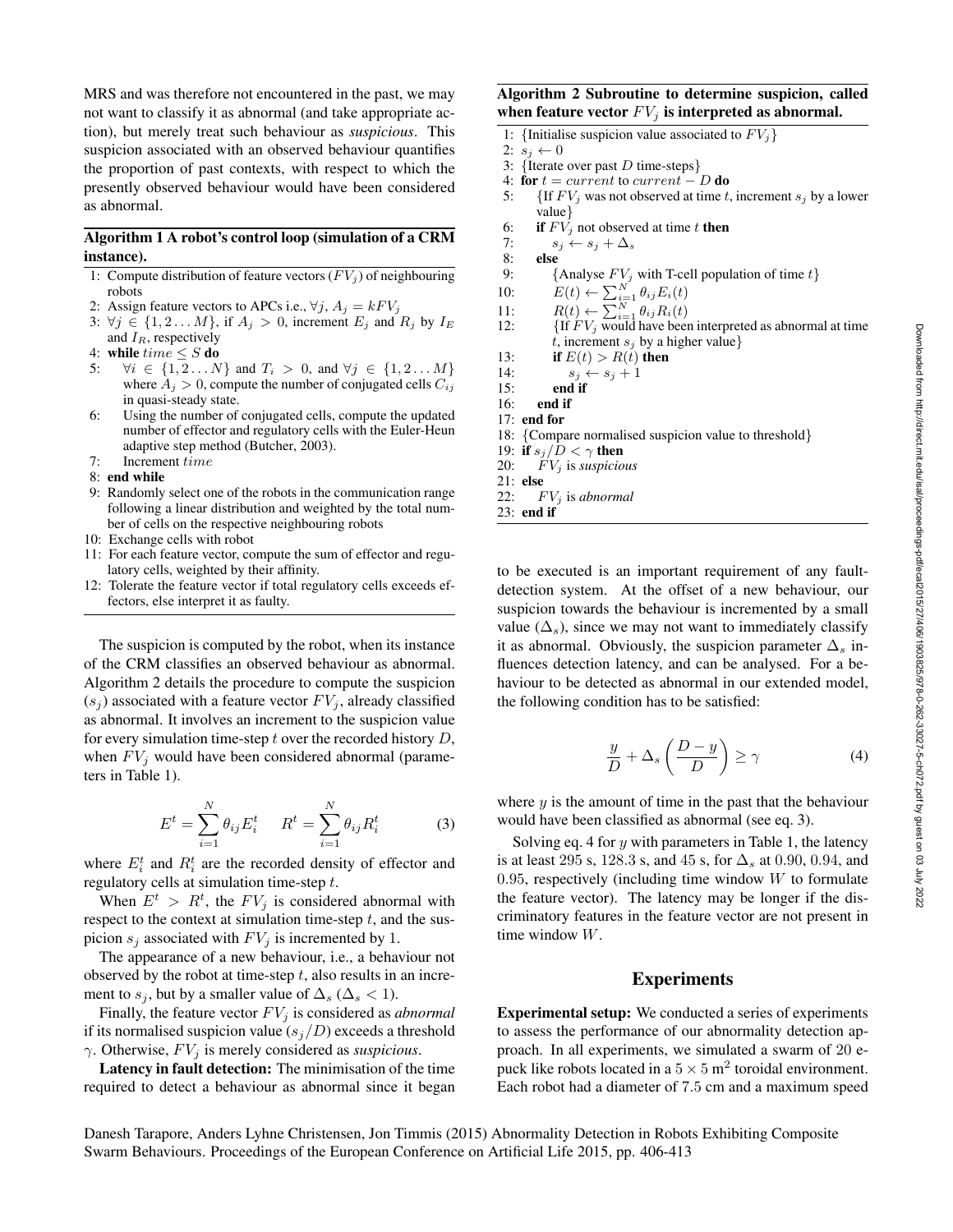Table 3: Parameters of simulated robot

| Param.                  | <b>Description</b>                                                    | <b>Value</b>      |
|-------------------------|-----------------------------------------------------------------------|-------------------|
| $ \vec{v}_{\tt max} $   | Maximum linear speed of robot                                         | $10 \text{ cm/s}$ |
| $ \vec{v} $             | Linear speed of robot                                                 |                   |
| $\omega_{\texttt{max}}$ | Maximum change in direction of robot<br>per control cycle             | $\pi$ radians     |
| $\omega$                | Change in direction of robot per control<br>cycle                     |                   |
| $n_i$                   | Number of neighbouring robots in the in-<br>ner range of $[0, 30]$ cm |                   |
| $n_{o}$                 | Number of neighbouring robots in the<br>outer range of $(30, 60)$ cm  |                   |
| W                       | Length of the time window for feature<br>computation                  | 45 s              |
| $\boldsymbol{p}$        | Distance traversed by the robot in the<br>past $W$ s                  |                   |

of 10 cm/s (see Table 3).<sup>1</sup> At the start of each experiment, the robots were placed at a random location and assigned a random orientation drawn from uniform distributions.

Latency in fault detection: In a first set of experiments, we assessed the capacity of our CRM-based detector to correctly detect abnormally behaving robots. All robots initially performed Dispersion in which they tried to maximise the distance to all neighbours. Halfway through each experiment, one of the robots in the swarm simulated a fault by switching to the STOP behaviour, which caused the robot to remain immobile. We conducted 20 replicates of each of three experimental setups with different values of the suspicious increment parameter,  $\Delta_s$ : 0.90, 0.94, and 0.95. Each experimental replicate had a duration of 1, 500 seconds of simulated time. In all 20 out of 20 replicates, for all values of  $\Delta_s$ , we observed that the fault-simulating robot was correctly detected as behaving abnormally by other members of the swarm. However, the latency, that is the time between a fault-simulating robot begins to execute STOP behaviour, and until it is detected, varied significantly across the three setups (Mann-Whitney test,  $df = 18$ , all  $p < 0.001$ , see Fig. 2). For  $\Delta_s = 0.90$ , the median fault detection latency was 288.2  $\pm$  23.6 s (Median  $\pm$  IQR), for  $\Delta_s = 0.94$  the median latency was  $108.8 \pm 20.7$  s, while for  $\Delta_s = 0.95$  the median latency was  $33.2 \pm 21$  s. As expected (see eq. 4), with suspicion parameter  $\Delta_s$  at 0.95, the MRS achieved the lowest latency in detecting simulated faults.

Using  $\Delta_s$  at 0.95, we also tried the following normal/abnormal behaviour combinations in the same setup: (i) Aggregation/Dispersion; (ii) Flocking/RNDWK; and (iii) Homing/Dispersion (see Table 4). In the three behaviour combinations, the abnormally behaving robot was detected in less than 3.5 minutes (median). However, for the Aggregation/Dispersion and Homing/Dispersion behaviours, the abnormal robot exhibiting Dispersion was not detected in

0.90 0.94 0.95  $\Omega$ 50 100 150 200 250 300 Latency in fault detection (s)

Suspicion increment for new behaviour feature vectors  $(\Delta_s)$ 

Figure 2: Latency in the detection of fault simulating behaviour. Time required to detect an robot performing fault simulating behaviour across 20 replicates for different suspicion increment parameters. The detected robot switches its behaviour from dispersion (normal behaviour of the MRS) to stop halfway through the simulation.

8 of 20, and 7 of 20 replicates, respectively. In these replicates, the abnormal robot was trapped by other aggregating or homing robots when it switched to performing Dispersion, and therefore could not be differentiated from these robots.

False-positive incidents for heterogeneously behaving robots: The minimisation of false positives is important in fault-detection systems, as subsequent fault accommodation may be costly and could lead to the exclusion of capable robots. In a series of experiments, we assessed the system's capacity to avoid false positives when transitions in behaviour occur over time. We conducted 20 replicates in which all robots switched behaviour. In each replicate, the robots started out by performing Dispersion, then gradually switched to the STOP behaviour over a period of time, and then reverted back to Dispersion over a period of time. Each experimental replicate had a duration of 1, 500 seconds. During the first 500 seconds, all the robots of the MRS performed Dispersion. Then, robots selected at random (following a uniform distribution), began switching to the STOP behaviour. The time between robots switching behaviour was 3.75 s, 6.25 s, 12.5 s, and 25.0 s (in four separate and independent experimental setups). After all robot had switched behaviour, robots (selected at random) began to switch back to Dispersion with the same delay used in the initial switch. It should be noted that while in the previous set of experiments (Fig. 2), the STOP behaviour was used to simulate a fault, in this new set of experiments, the STOP behaviour should no longer be considered abnormal since all the robots in the swarm eventually transition to this

<sup>1</sup> Simulation source code can be downloaded from https://github.com/daneshtarapore/robotsim\_ ecal2015.git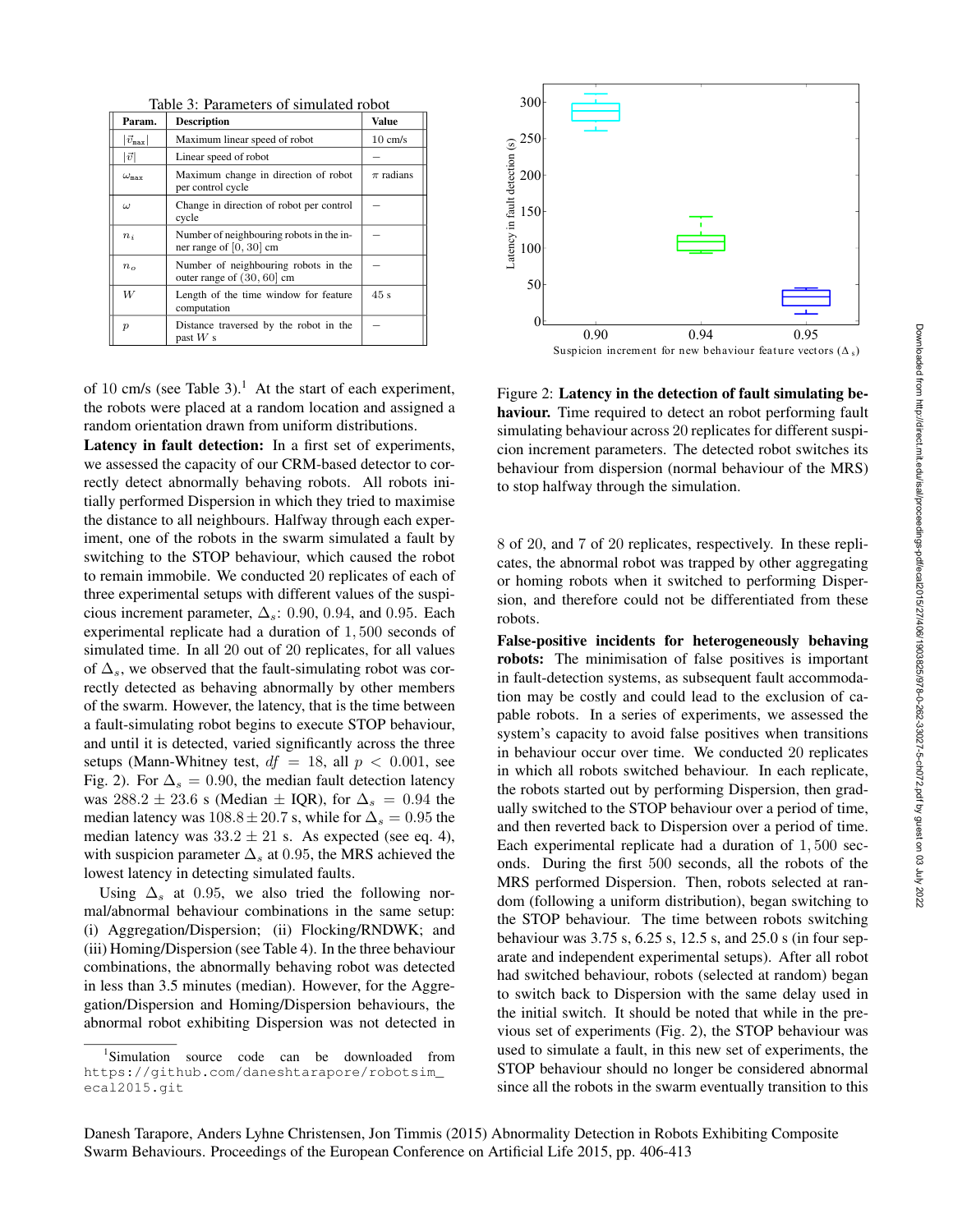Table 4: Number of false-positive incidents per robot, and the latency, for different behaviours propagated in the MRS. Suspicion parameter  $\Delta_s$  is 0.95.

| <b>Behaviours</b>          | Number of false-positives inci-<br>dents at behaviour switching time |                    |                    |                    |                                  |  |
|----------------------------|----------------------------------------------------------------------|--------------------|--------------------|--------------------|----------------------------------|--|
|                            | 3.75s                                                                | 6.25s              | 12.5 s             | 25s                |                                  |  |
| Dispersion,<br><b>STOP</b> | $8.1 \pm$<br>12.6                                                    | $14.8 \pm$<br>22.6 | $38.0 \pm$<br>30.7 | $83.0 \pm$<br>22.4 | 33.2<br>士<br>21.0                |  |
| Aggregation,<br>Dispersion | $2.3 \pm$<br>7.0                                                     | $3.5 +$<br>9.7     | $5.1 +$<br>13.1    | $21.5 +$<br>25.9   | 49.9<br>$+$<br>28.0 <sup>†</sup> |  |
| Flocking,<br><b>RNDWK</b>  | 9.1 $\pm$<br>15.7                                                    | $17.8 +$<br>17.6   | $19.9 \pm$<br>22.1 | $18.8 \pm$<br>27.6 | $194.7 \pm$<br>219.4             |  |
| Homing,<br>Dispersion      | $0.4 \pm$<br>5.5                                                     | $0.2 +$<br>7.2     | $7.7 +$<br>9.3     | $4.7 +$<br>10.6    | 88.2<br>$+$<br>67.71             |  |

†In Aggregation/Dispersion, the dispersing robot was not detected as abnormal in 8 of 20 replicates.

‡In Homing/Dispersion, the dispersing robot was not detected as abnormal in <sup>7</sup> of 20 replicates.

behaviour. The results, in terms of number of false-positive incidents, for the original (suspicion disabled) and the extended CRM-based fault detector (suspicion enabled), and for different behaviour transition periods are shown in Fig. 3.

Our extended CRM-based model achieved at least an order of magnitude improvement in the number of falsepositive incidents over the original model, for all four behaviour switching times. The difference in performance was higher for the more gradual transitions in behaviour. For the extended CRM-based model, at  $\Delta_s = 0.90$ , the number of false-positive incidents incurred by the MRS was not affected by the behaviour switching delay. However, for  $\Delta_s =$ 0.95, the behaviour switching delay significantly affected the number of false-positive incidents (Kruskal-Wallis test:  $p < 0.001$ ). Experiments where the MRS was subjected to a higher behaviour switching delay between robots of 25 s incurred more false-positive classifications than MRS experiencing behaviour-switching delays of 3.75 s, 6.25 s and 12.5 s (Mann-Whitney test,  $df = 18$ , all  $p < 0.001$ ), but with the difference not exceeding 75 incidents in a total of 15,000 control cycles.

In our extended CRM-based model, a trade-off exists between latency and the number of false positives, regulated by the suspicion parameter  $\Delta_s$ . For  $\Delta_s$  at 0.90, the model registered a low number of false positives, but a high latency in detecting fault-simulating robots (Fig. 2 and 3). Incrementing  $\Delta_s$  to 0.95 resulted in a much lower latency, and only a slight increase in the number of false positives. Using this suspicion parameter at 0.95, we also tried the following behaviour propagations across the MRS, each replicated 20 times: (i) Aggregation– Dispersion–Aggregation; (ii) Flocking–RNDWK–Flocking; and (iii) Homing–Dispersion–Homing (see Table 4). In all three behaviour combinations, the number of false-positive incidents per robot was no higher than 22 (median across 20 replicates) in 15, 000 control cycles, and irrespective of the



Figure 3: False-positive incidents of fault-detection for heterogeneously behaving robots. Number of falsepositive incidents per robot across 20 replicates for four different behaviour switching times (for Dispersion–STOP– Dispersion), in each of the following three fault-detection experiments: (i) suspicion disabled (our original faultdetection model); (ii) suspicion enabled, and incremented by 0.90 ( $\Delta_s$  = 0.90) for new behaviour feature vectors; and (iii) suspicion enabled, and incremented by 0.95 ( $\Delta$ <sub>s</sub> = 0.95) for new behaviour feature vectors.

tested behaviour switching times.

## Conclusions and future work

The results demonstrate the suitability of our generic faultdetection system for MRS exhibiting composite swam behaviours. In our approach, the individual robots of the MRS utilise a record of past behaviour observations to make more accurate normal/abnormal classifications of the behaviours of neighbouring robots. While our approach relies on an immune system-based model to operate in scenarios involving a gradual transition in MRS behaviour, other more traditional methods, such as statistical hypothesis testing could also be applied to detect changes in distribution of past sampled observations (Ladi et al., 2014). In future work, we plan to investigate how these more centralised classification approaches could be integrated into our distributed faultdetection system.

Noise evident in real sensor and actuator readings only has an impact on our fault-detection system if it can cause changes in one or more features of the feature vector. One approach to compensate for perturbations in feature vectors is to account for the specific hardware platform in the design of individual features. Additionally, the value of individual features is calculated based on several observations made over a period of time  $(W s)$ , and the decision on whether to classify a faulty robot is based on votes from several robots.